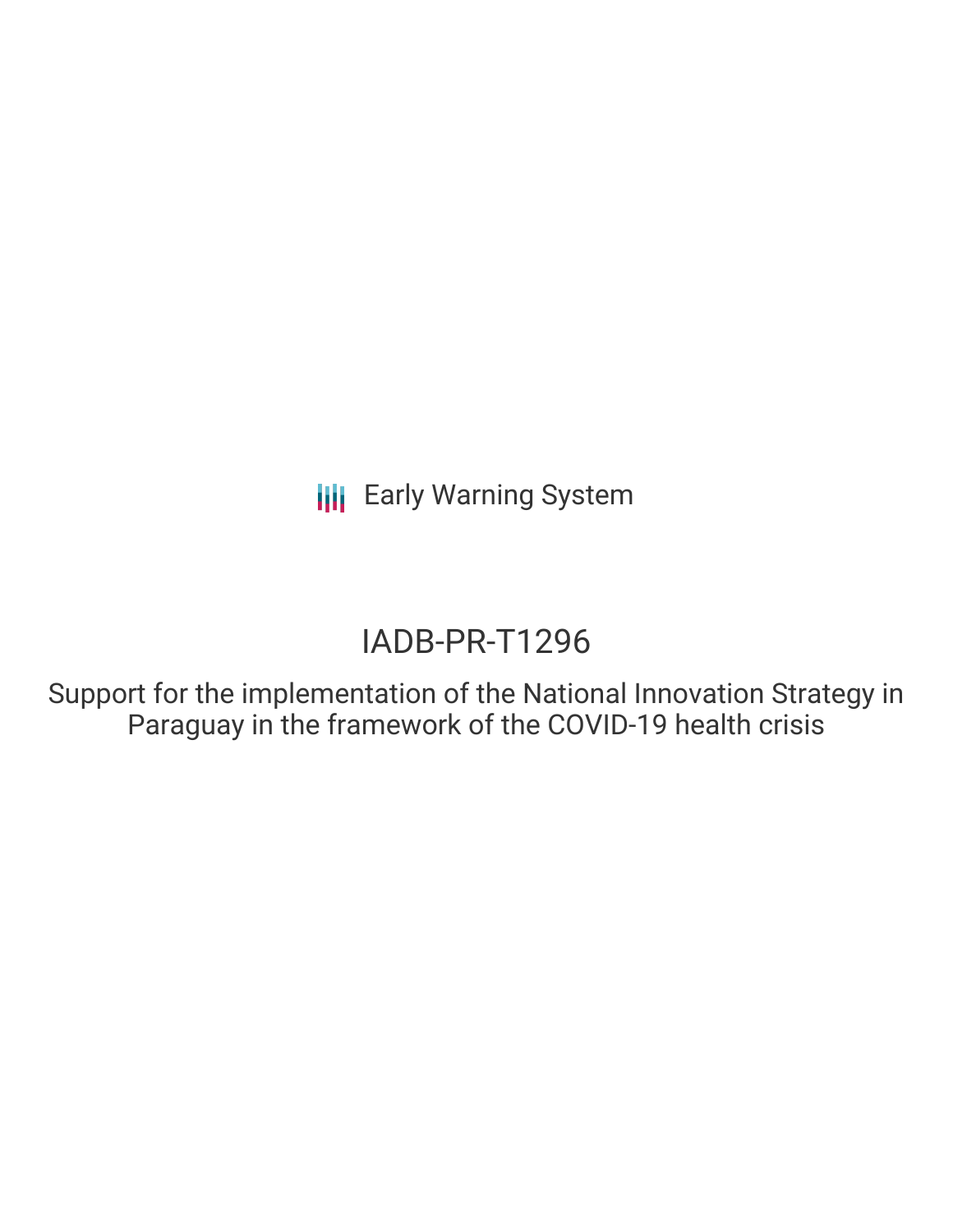



## Early Warning System

Support for the implementation of the National Innovation Strategy in Paraguay in the framework of the COVID-19 health crisis

### **Quick Facts**

| <b>Countries</b>               | Paraguay                                    |
|--------------------------------|---------------------------------------------|
| <b>Financial Institutions</b>  | Inter-American Development Bank (IADB)      |
| <b>Status</b>                  | Approved                                    |
| <b>Bank Risk Rating</b>        | C                                           |
| <b>Voting Date</b>             | 2020-07-09                                  |
| <b>Borrower</b>                | Government of Paraguay                      |
| <b>Sectors</b>                 | Education and Health, Technical Cooperation |
| <b>Investment Type(s)</b>      | Grant                                       |
| <b>Investment Amount (USD)</b> | $$0.18$ million                             |
| <b>Grant Amount (USD)</b>      | $$0.18$ million                             |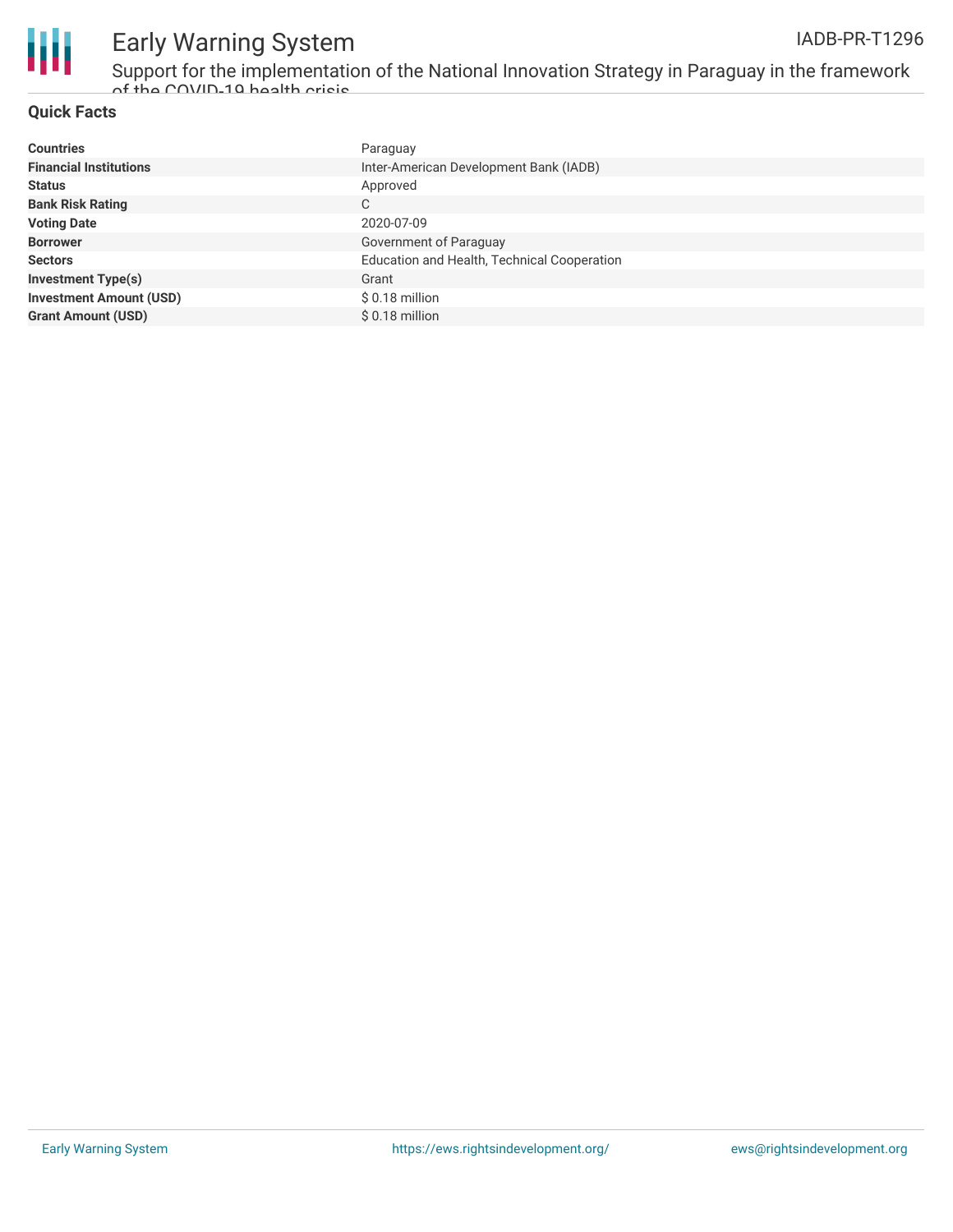

### Early Warning System

Support for the implementation of the National Innovation Strategy in Paraguay in the framework  $\alpha$ f the COVID-10 health crisis

### **Project Description**

According to IADB website, the project aims to support the implementation of the National Innovation Strategy in Paraguay in the framework of the COVID-19 health crisis.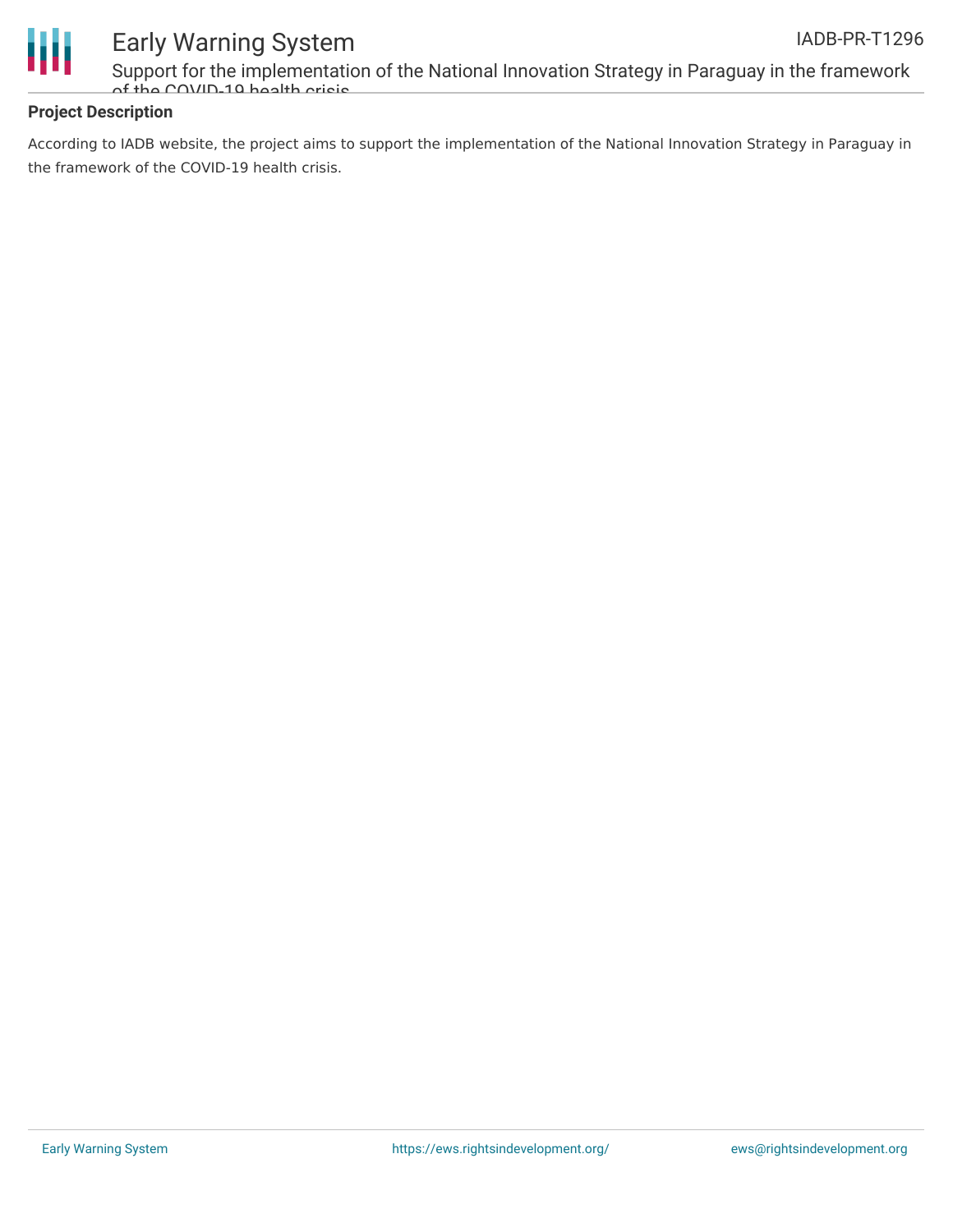

## Early Warning System

Support for the implementation of the National Innovation Strategy in Paraguay in the framework of the COVID-10 health cricic

#### **Investment Description**

• Inter-American Development Bank (IADB)